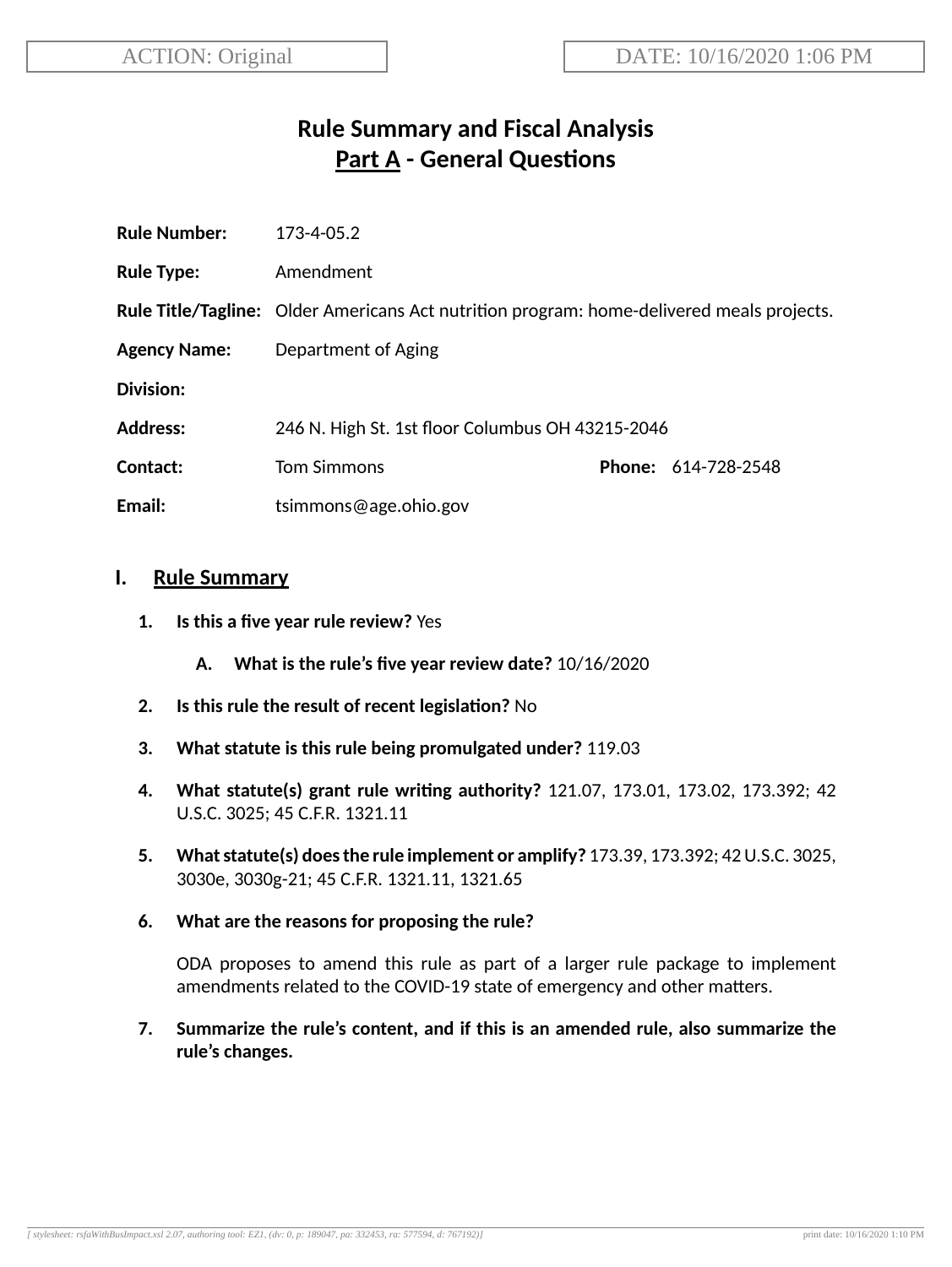Section 173.392 of the Revised Code requires ODA to adopt rules to establish requirements for AAA-provider agreements. This rule establishes requirements applying only to AAA-provider agreements for home-delivered meal projects.

On June 11, 2020, ODA adopted an emergency amendment to this rule to allow providers to decide whether, during the state of emergency, to collect a unique identifier of the consumer (e.g., a handwritten signature) to verify that a meal was delivered. This allowed the provider and consumer to maintain social distancing. Through thisrule package, ODA proposesto allow providersto decide whether, during any state of emergency declared by the governor, to collect a unique idenfier of the consumer to verify that a meal was delivered.

ODA proposes to allow, during a state of emergency declared by the governor, the provider to, in one delivery, deliver meals to cover multiple mealtimes for consumers who received meals before the state of emergency by per-meal delivery or periodic delivery.

On June 11, 2020, ODA adopted an emergency amendment that added states of emergency to the list of reasons that a provider should develop and implement written contingency procedures for emergency closings. Through this rule package, ODA proposes to adopt this amendment on an ongoing basis.

- **8. Does the rule incorporate material by reference?** No
- **9. If the rule incorporates material by reference and the agency claims the material is exempt pursuant to R.C. 121.75, please explain the basisfor the exempon and how an individual can find the referenced material.**

#### *Not Applicable*

**10. If revising or re-filing the rule, please indicate the changes made in the revised or refiled version of the rule.**

*Not Applicable*

#### **II. Fiscal Analysis**

**11. Please esmate the increase / decrease in the agency's revenues or expenditures in the current biennium due to this rule.**

This will have no impact on revenues or expenditures.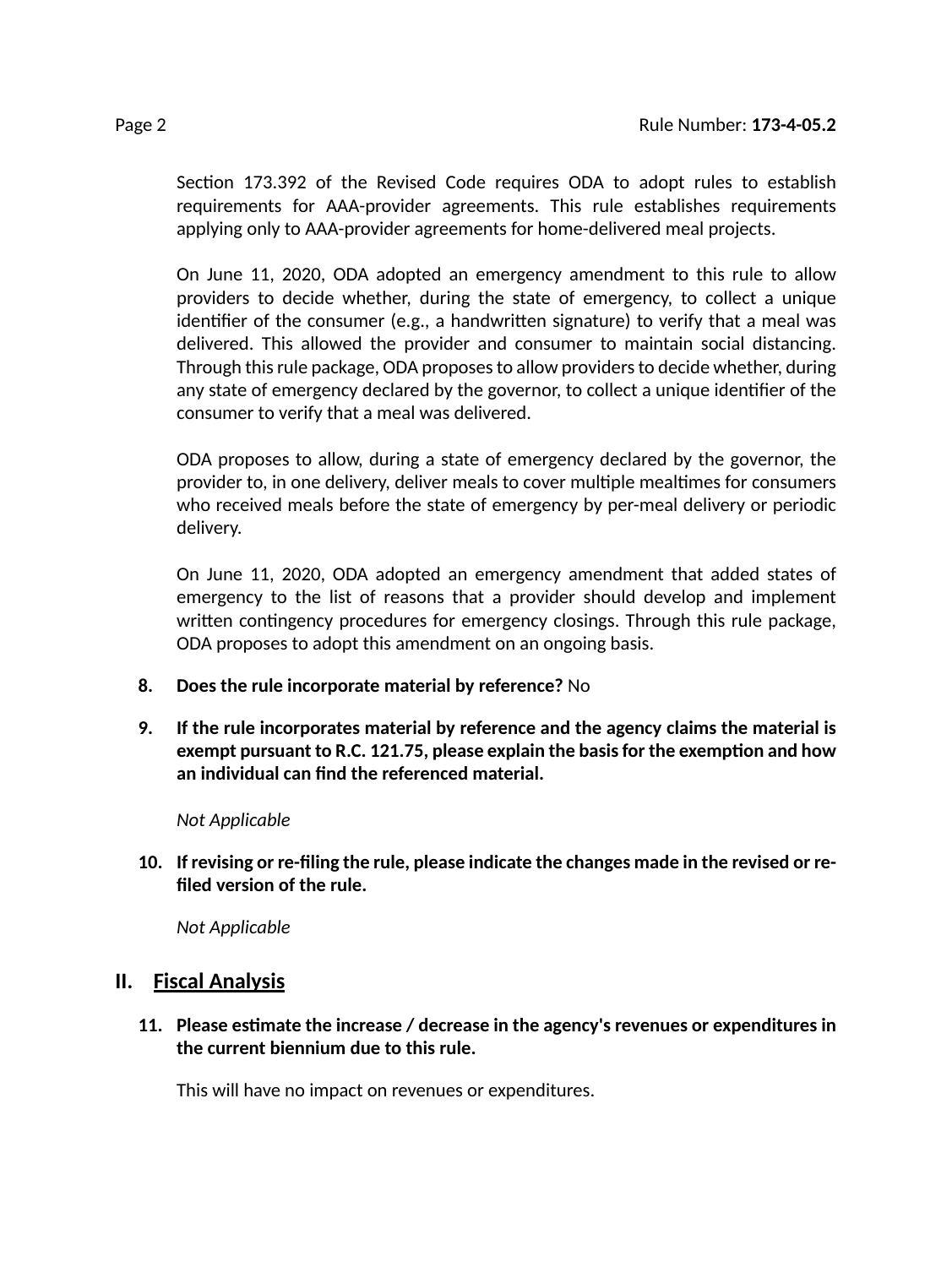\$0.00

The proposed amendments to this rule will not affect the biennial budget that the Ohio General Assembly established for ODA in H.B. 166 (133rd G.A.).

#### 12. What are the estimated costs of compliance for all persons and/or organizations **directly affected by the rule?**

ODA's proposed amendments to this rule will not increase the cost of compliance for providers. Instead, they will give providers flexibility during a state of emergency to maintain social distancing with fewer deliveries, but more meals per delivery, and by maintaining social distancing regarding meal verification (e.g., collecting a handwritten signature from the consumer to verify a meal was delivered). For more information, please review the business impact analysis.

- **13. Does the rule increase local government costs? (If yes, you must complete an RSFA Part B).** No
- **14. Doesthe rule regulate environmental protecon? (If yes, you must complete an RSFA Part C).** No
- **15. If the rule imposes a regulaon fee, explain how the fee directly relates to your agency's cost in regulang the individual or business.**

Not Applicable

### **III.** Common Sense Initiative (CSI) Questions

- **16. Was this rule filed with the Common Sense Iniave Office?** Yes
- **17. Does this rule have an adverse impact on business?** Yes
	- **A. Does this rule require a license, permit, or any other prior authorizaon to engage in or operate a line of business?** No
	- **B. Does this rule impose a criminal penalty, a civil penalty, or another sancon, or create a cause of acon, for failure to comply with its terms?** No
	- **C. Does this rule require specific expenditures or the report of informaon as a** condition of compliance? Yes